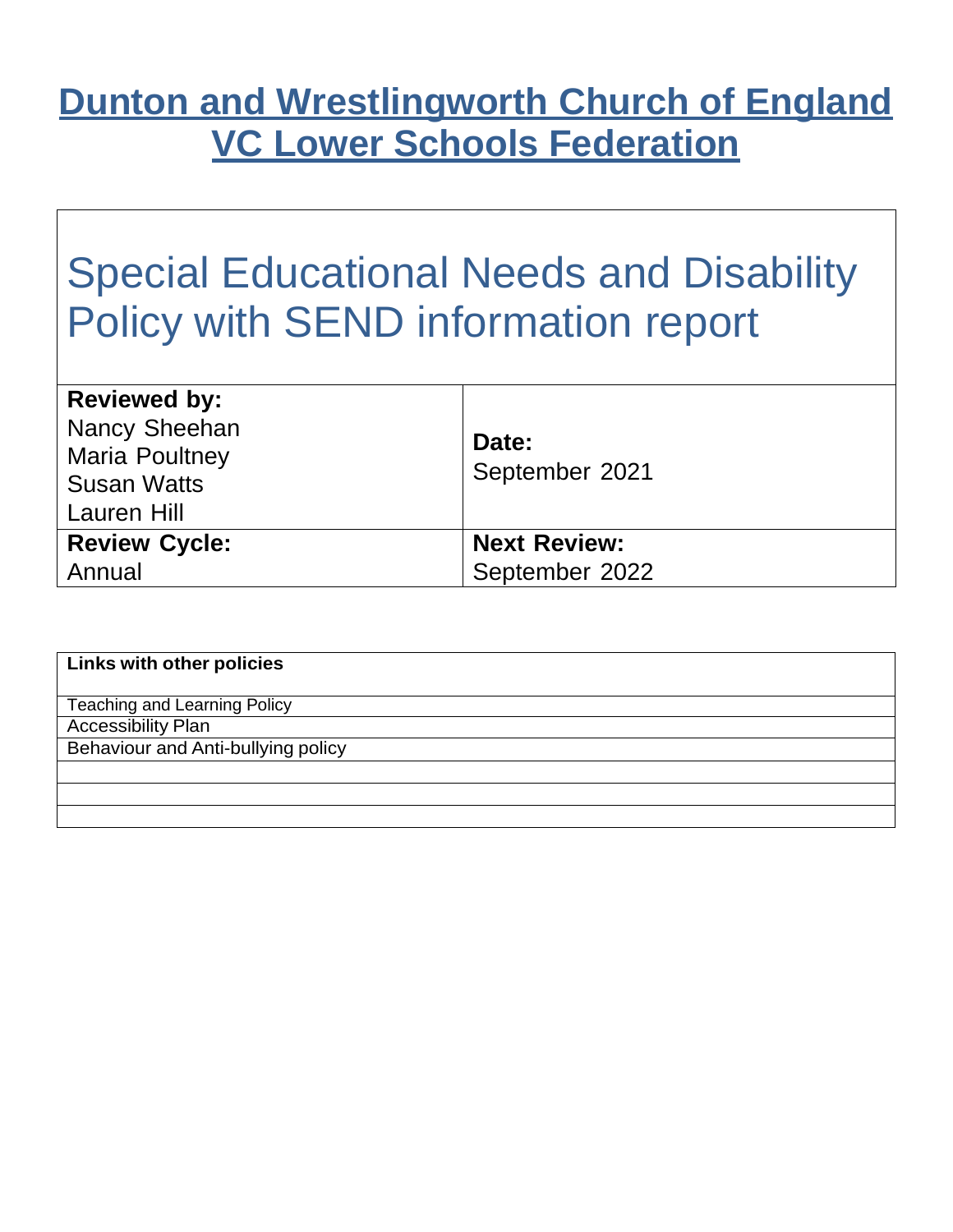#### **From the smallest seeds grow the biggest trees**

#### **OUR CHRISTIAN VISION**

"The kingdom of heaven is like a mustard seed. A man plants the seed in his field. That seed is the smallest of all seeds. But when it grows, it is one of the largest garden plants. It becomes a tree, big *enough for the wild birds to come and make nests in its branches."*

*Matthew 13:31-32, International Children's Bible*

We believe each child is like a mustard seed, growing and thriving in our Church school family. All children are nurtured here and flourish through our teaching and care. We empower children to seek out the opportunities, responsibilities and experiences of life; children are inspired to be the best that they can be. Everyone is valued and able to grow in the love of God.

Whoever you are, you are welcome here

#### **Introduction**

Dunton and Wrestlingworth VC Lower Schools are inclusive schools and all children, irrespective of social background, culture, race, gender, differences in ability and disabilities have an entitlement to all areas of the curriculum.

Everyone within our schools is committed to providing the conditions and opportunities to enable any child with Special Educational Needs and Disabilities (SEND) to be included fully in all aspects of school life.

The schools follow statutory guidance published as the Special educational needs and disability code of practice: 0 to 25 years in January 2015.

The Special Needs policy at both schools supports the stated ethos in the foreword:

Our vision for children with special educational needs and disabilities is the same as for all children and young people – that they achieve well in their early years, at school and in college, and lead happy and fulfilled lives. *(Dr Dan Poulter & Edward Timpson, 2015)*

#### **Definition of Special Educational Needs** taken from section 20 of the Children and Families Act 2014.

A child or young person has SEND if they have a learning difficulty or disability which calls for special educational provision to be made for them. A child of compulsory school age or a young person has a learning difficulty or disability if they:

a) have a significantly greater difficulty in learning than the majority of others of the same age; or b) have a disability which prevents or hinders them from making use of educational facilities of a kind generally provided for others of the same age in mainstream schools or mainstream post-16 institutions.

A child under compulsory school age has special educational needs if they fall within the definition at (a) or (b) above or would do so if special educational provision was not made for them.

*Children must not be regarded as having a learning difficulty solely because the language or form of language of their home is different from the language in which they will be taught.*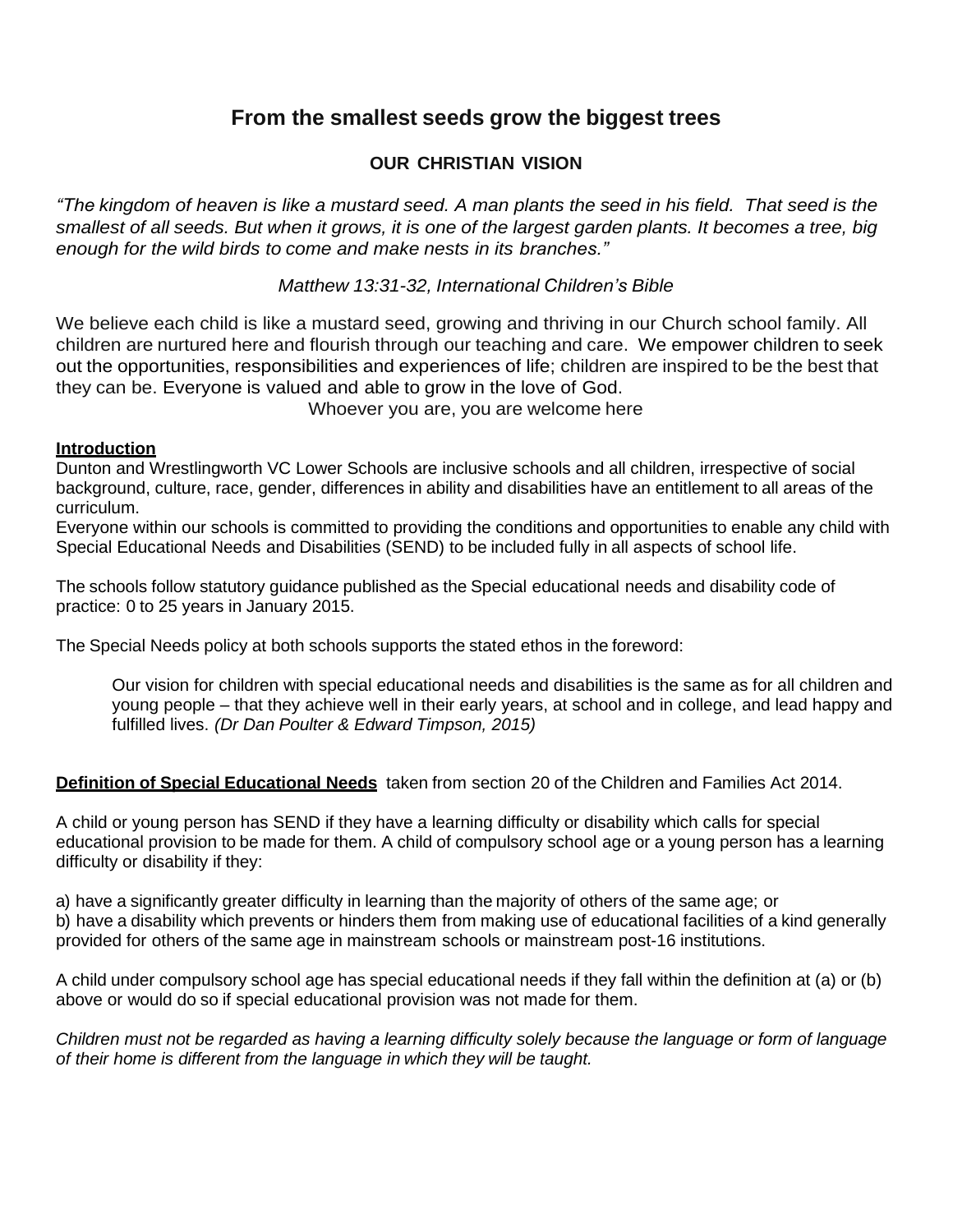#### **Our Aims**

At Dunton and Wrestlingworth VC Lower Schools we aim:

- to enable every pupil to experience success
- to promote individual confidence and a positive attitude
- to ensure that all pupils, whatever their special educational needs, receive appropriate educational provision through a broad and balanced curriculum that is relevant and differentiated, and that demonstrates coherence and progression in learning
- to give pupils with SEND equal opportunities to take part in all aspects of the school's provision, as far as is appropriate
- to ensure that children with SEND have opportunities to receive and make known information, to express an opinion, and have that opinion taken into account in any matters affecting them
- to identify, assess, record and regularly review pupils' progress and needs
- to involve pupils and parents/carers in planning and supporting at all stages of their children's development
- to work collaboratively with parents, other professionals and support services
- to ensure that the responsibility held by all staff and governors for SEND is implemented and maintained.

#### **Educational Inclusion**

Through appropriate curricular provision, we respect the fact that children:

- have different educational and behavioural needs
- acquire, assimilate and communicate information at different rates
- require different strategies for learning
- need a range of different teaching approaches and experiences

Teachers respond to these needs by:

- providing support for children who need help with communication and language
- planning to develop children's understanding through the use of all available senses and experiences
- planning for children's full participation in learning, and in physical and practical activities
- helping children to manage their behaviour and to take part in learning effectively and safely.

#### **Responsible Persons**

The Warnock Committee in 1981 stated that approximately 20% of the school population would have some form of special educational need during their school life and therefore *all teachers must make provision for children with special needs within their mainstream classroom.*

Provision for children with special educational needs is a matter for the school as a whole. The Class Teacher is responsible for the planning and assessment for their whole class including children with SEND. It is each teacher's responsibility to provide for pupils with SEND in his/her class, and to be aware that these needs may be present in different learning situations.

All teaching staff are responsible for helping to meet an individual's special educational needs and for following the school's procedures for identifying, assessing and making provision to meet those needs. The staff work as a team to help identify, assess and support children with SEND. The headteacher allocates specific Teaching Assistant (TA) support to meet the needs of children with SEND. This may include delivery of 1:1 programmes to support children with their social, emotional and behavioural needs. These programmes may include work on self-esteem, emotional recognition and managing behaviour.

The governing body, in cooperation with the headteacher, has a legal responsibility for determining the policy and provision for pupils with SEND. It maintains a general overview and has appointed a representative governor (the SEND Governor), who takes particular interest in this aspect of the school.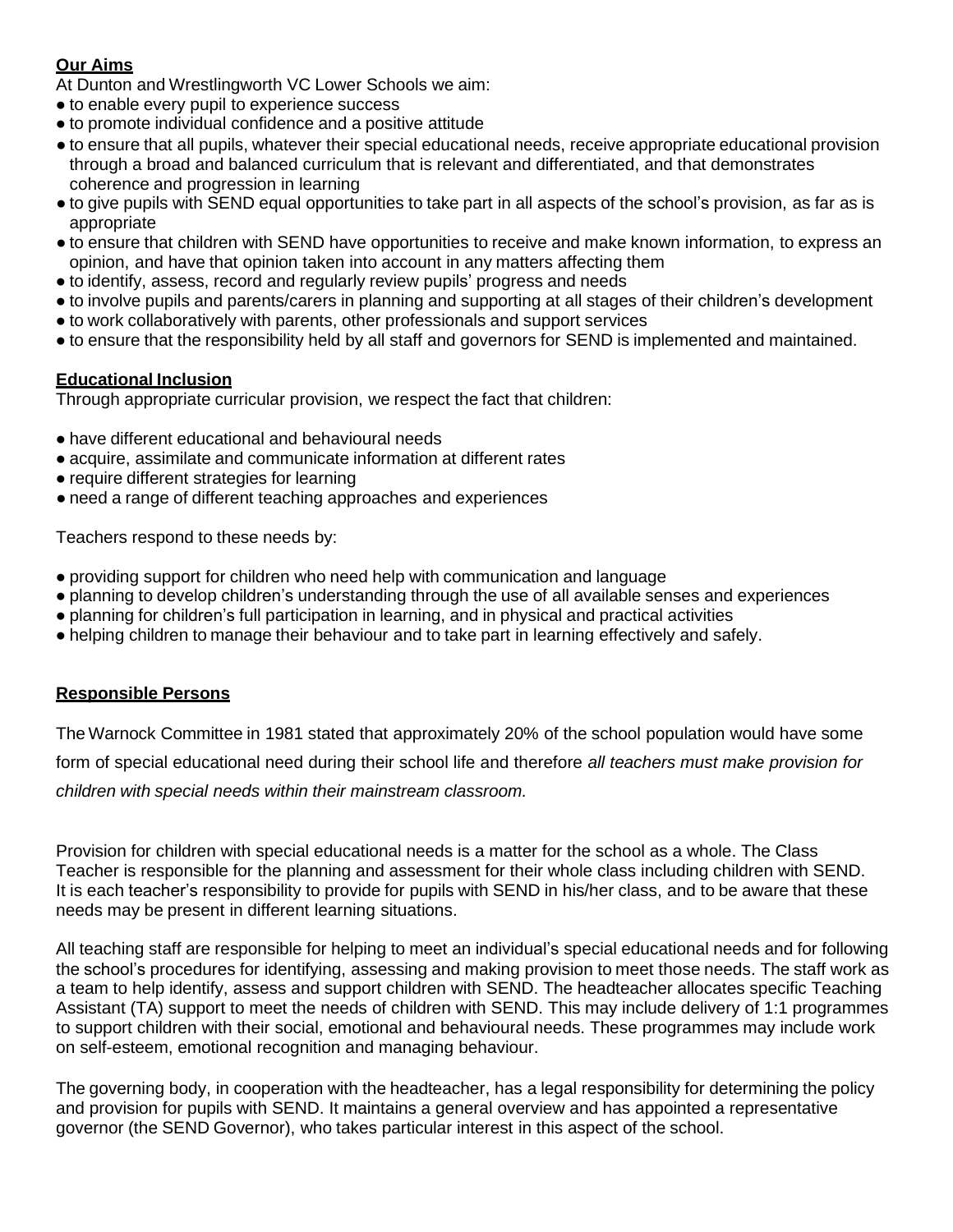#### **Our SEND Governor is Lauren Hill**

The person coordinating the day-to-day provision of education for pupils with SEND at Dunton VC Lower School is **Charlotte Magee, SENDCo.**

The person coordinating the day-to-day provision of education for pupils with SEND at Wrestlingworth VC Lower School is **Maria Poultney, SENDCo.**

The SEND Governor for both schools is **Lauren Hill**

#### **Admission arrangements**

All teachers in our schools are teachers of children with SEND and, as such, we adopt a 'whole school approach' which involves all staff adhering to a model of good practice. The school operates an equal opportunities policy for children with SEND and they are afforded the same rights as other children. This includes both those children who have an Education, Health and Care Plan (EHC Plan) and those children who have SEND but do not have an EHC Plan.

The School Admissions Code of Practice requires children and young people with SEND to be treated fairly.

#### **Access**

In line with the 2002 Special Educational Needs and Disability Discrimination Act and the 2006 Disability Discrimination Act, the headteacher and governors of the school have put in place an Accessibility Plan. This is published on the schools' website.

#### **Access to the curriculum**

All children have an entitlement to a broad and balanced curriculum. The National Curriculum and EYFS are our starting points for planning. The National Curriculum will be made available for all pupils. Where pupils have Special Educational Needs, a graduated response will be adopted.

- The school will make provision for pupils with Special Educational Needs to match the nature of their individual needs and the class teacher and SENDCo will keep regular records of the pupils' Special Educational Needs, the action taken and the outcomes.
- There will be flexible grouping of pupils so that learning needs may be met in individual, small group or whole class contexts.
- The curriculum will be planned and differentiated to meet the needs of individual pupils. Planning, teaching styles and flexible grouping will reflect this approach.
- Curriculum tasks and activities may be broken down into a series of small and achievable steps for pupils who have marked learning difficulties.

Children are supported in the most appropriate way to maximise learning. This may include withdrawing individuals or groups from the classroom when it gives a more suitable learning style or environment. We remain ever mindful of a child's needs to retain access to the full curriculum and to be educated as far as possible alongside peers.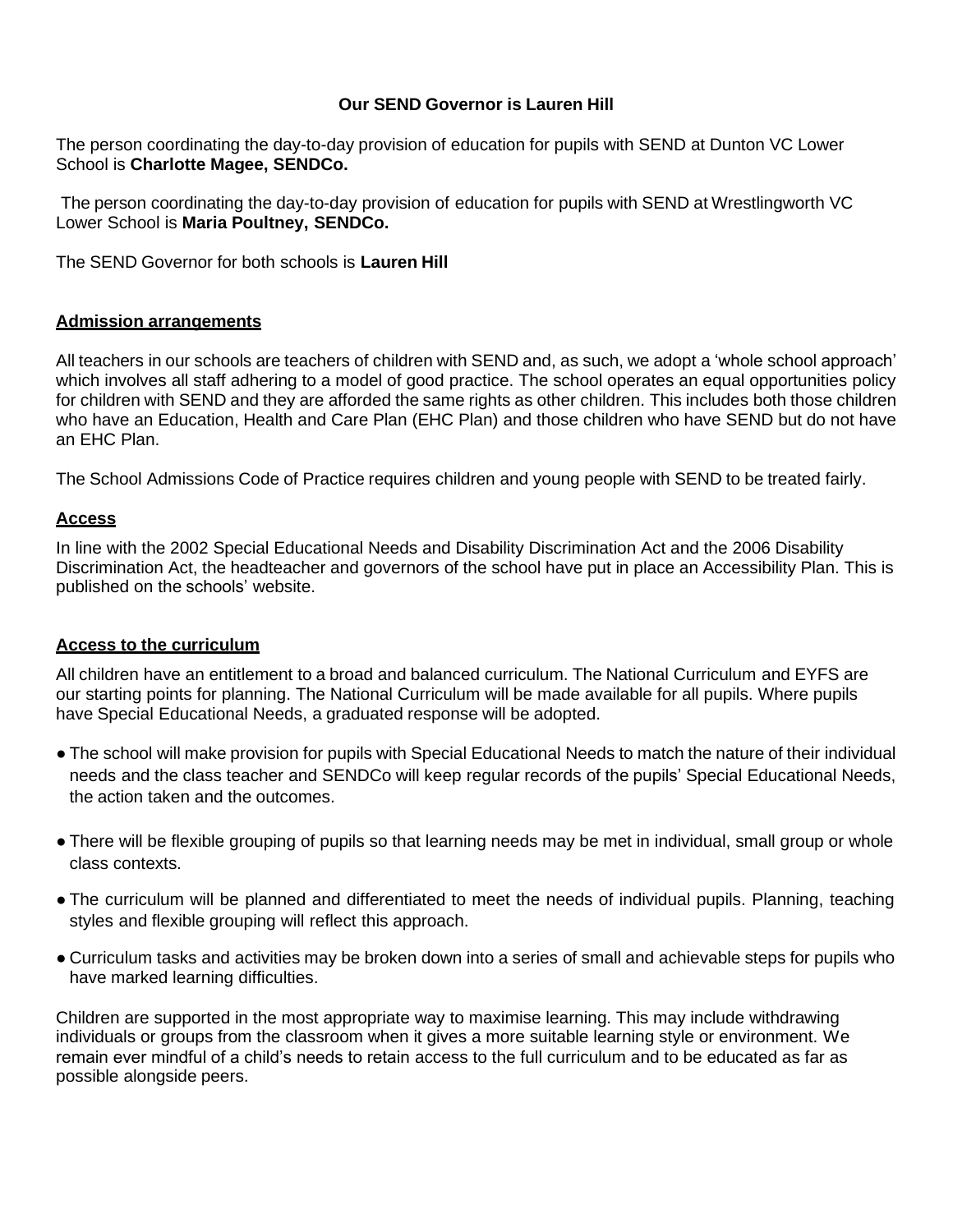#### **Assessment and Identification**

The purpose of identification is to work out what action the school needs to take, not to fit a pupil into a category. Pupil's needs are identified by considering the needs of the whole child, this will include not just the special educational needs of the child, but other needs too. Identification of behaviour as a need is not an acceptable way to describe SEND. Concerns relating to a child's behaviour are described as an underlying response to a need which the school will be able to recognise and identify clearly using knowledge about the child. The Code of Practice (2014) outlines a graduated response to pupils' needs, recognising that there is a continuum of need matched by a continuum of support. This response is seen as action that is **additional to** or **different from** the provision made as part of the school's usual differentiated curriculum and strategies.

We track the attainment and progress of all pupils using:

- Evidence obtained by teacher observation and ongoing assessment during lessons
- Evidence provided by children and their parents and/or carers
- EYFS baseline data
- Year 1-4 assessment data against National Curriculum subjects
- Year 1 Phonics test and the KS1 SATs tests
- Use of the Central Bedfordshire draft guidance on SEND 5-16: A Graduated Approach
- Monitoring of assessment information recorded through assessment tracking data

Children that are identified as making less than expected progress are then prioritised for intervention / support

This can be characterised by progress which:

- is significantly lower than those of their peers starting from the same baseline
- fails to match or better the child's previous rate of progress
- fails to close the attainment gap between the child and their peers
- widens the attainment gap

#### **Providing the graduated response**

A pupil is identified to have special educational needs in a number of ways. It may be a parental concern or initiated from the school setting. The class teacher will, in consultation with parents, inform the SENDCo. The SENDCo and class teacher will then assess the child's needs and decide on the appropriate action. Current classroom strategies will be reviewed and developed if appropriate. The class teacher will inform the parents, at the earliest opportunity, of concerns.

#### **The Learning Support Record**

This provides an 'at a glance' summary of provision for our learners who may need support that is in addition to the provision made as part of the school's usual differentiated curriculum and strategies, but that does not require specific targets. This will be completed for all children who have some level of support but may not yet need the SEND 1 Plan.

The Code of Practice, January 2015, further identifies areas of need as follows:

Special educational needs and provision can be considered as falling under four broad areas

- Communication and interaction
- Cognition and learning
- Social, emotional and mental health difficulties
- Sensory and/or physical needs

Our Learning Support Records denote support under the above category headings and the impact is reviewed at least termly. **All children have access to Quality First Teaching** (as recorded on the Learning Support Record).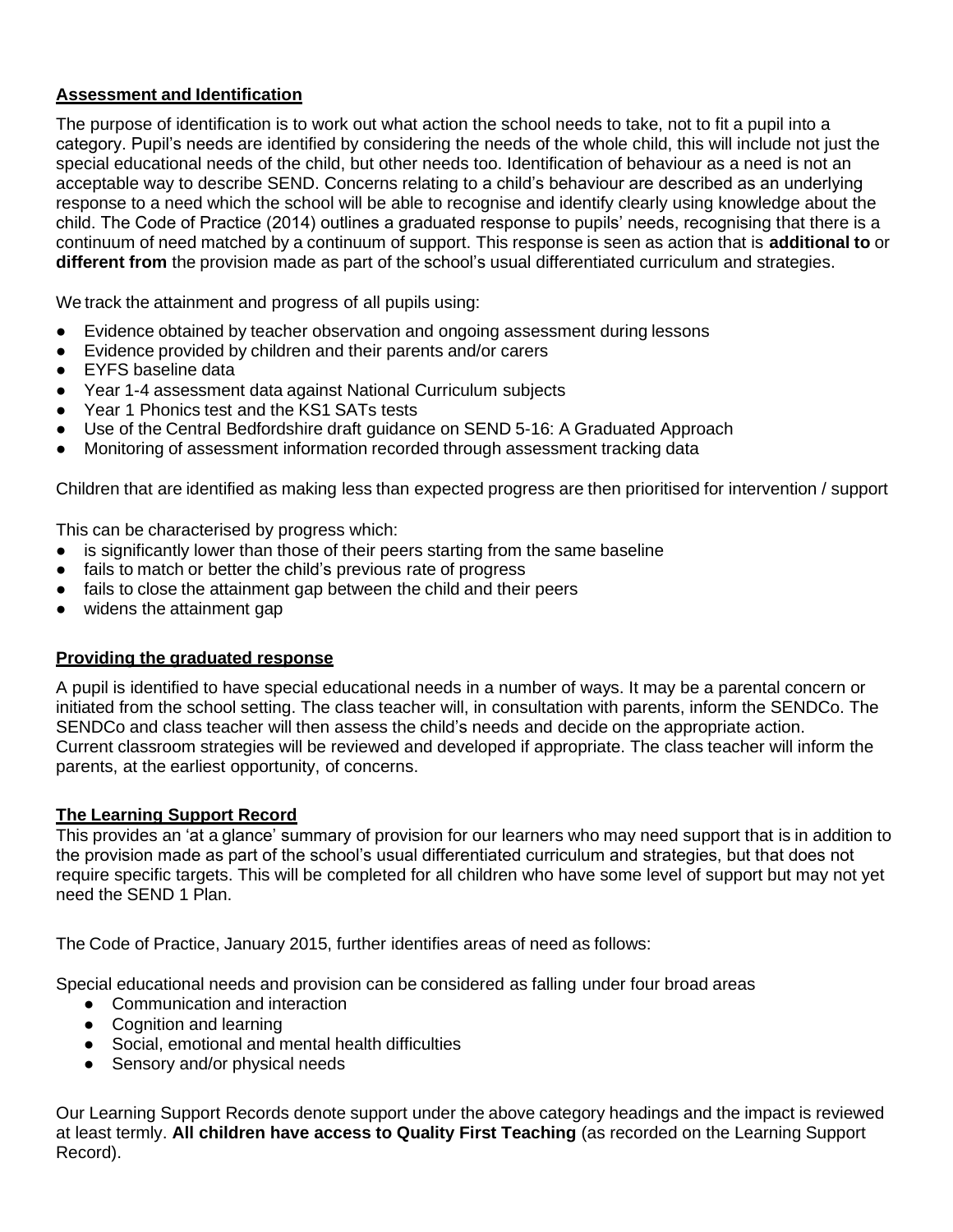#### **SEND 1 Plan**

The next stage of support, where provision is different and / or additional and targets are focused and specific, would require the completion of a **SEND 1 Plan.** A meeting between parents and/or carers, class teacher and SENDCo, identifies outcomes. The plan sets out achievable targets and the additional provision that will be put in place. The child should also be involved in forming the plan including the strategies and the targets. The SEND 1 Plan is reviewed termly in discussion with parents.

#### **SEND 2 Support Plan**

A **SEND 2 Support Plan** denotes that the child's learning needs are more significant. This will include pupils who are not making progress, are making limited progress or who are working significantly below age-related expectations. Strategies at SEND 1 have been put into place to support but additional advice / support is required from outside agencies. Outside agencies are likely to be involved in providing specialist advice, training and assessment. The provision, strategies and targets are recorded and reviewed on a termly basis in discussion with parents.

#### **Education, Health and Care Plan (EHC)**

If a child needs further support, especially on a 1:1 basis for over 12 hours a week, then the school and parents may seek an **Education, Health and Care Plan**. An EHC is written following a period of assessment and involves parents, carers, health professionals and school staff. This might involve other professionals, Social Services, Speech and Language, Occupational Therapy services, Physiotherapist, an Advisory Support Teacher or Educational Psychologist or other suitable health professionals. The EHC is reviewed annually. The schools' own EHC Target and Review document is used to track progress on a termly basis.

#### **Partnership with Parents**

At all stages of the process the school keeps the parents fully informed and involved. In addition to the Parent Consultations which are held in the Autumn and Spring Terms, the school holds a review week in the latter part of each term. Parents are formally invited, with their child, to discuss, review and celebrate progress towards their targets. We take account of the wishes, feelings and knowledge of parents at all stages. We encourage parents to make an active contribution to their child's education.

#### **Involving Pupils**

Children have a unique knowledge and understanding of their own needs. Their views will be taken into account when deciding what sort of help would be best suited to them. They will, where possible, be part of the decision-making process, especially the setting of targets.

#### **Arrangements for complaints**

If parents believe that their child has a learning difficulty or behavioural issue at school which has not yet been identified by the school, or if they are unhappy with the provision the school is making for their child with SEND, they should talk first to the child's Class Teacher.

If the parents think that the child should be given more support they should raise their concerns with the SENDCo and the Headteacher. Most concerns will be resolved in this way. If parents still feel dissatisfied they may choose to raise their concerns with the school's governor responsible for SEND.

In the event of a formal complaint parents should follow the procedure in the School's Complaints Policy.

#### **Relationship to other policies**

This policy should be read in conjunction with the policies on teaching and learning, behaviour, equality and assessment and the School's accessibility plan.

#### **Arrangements for monitoring and evaluation**

The success of the school's SEND policy and provision is evaluated through school self-evaluation.

- The schools use an internal recording system based on the SEND graduated response cycle (see Appendix C). The paper form tracks the process from assessment, planning and doing through to the review.
- The policy is reviewed annually by the SENDCo, Headteacher and the designated Governor.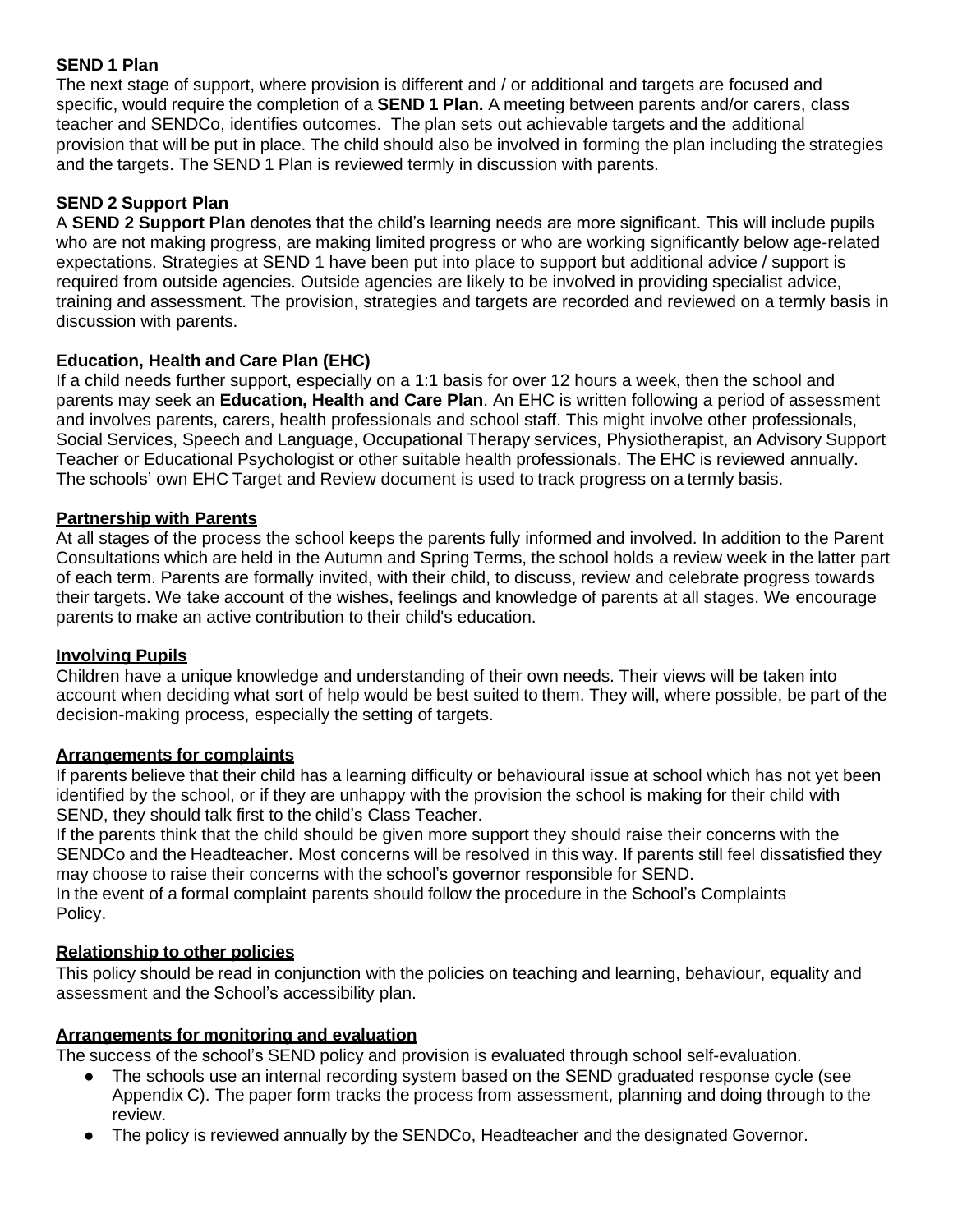## **Appendices**

Whole School Provision Map

Learning Support Record

Learning Support Record SpLD

SEND 1 / 2 Plan

SEND 1 / 2 Review

EHC Termly Plan

EHC Termly Review

Glossary of Abbreviations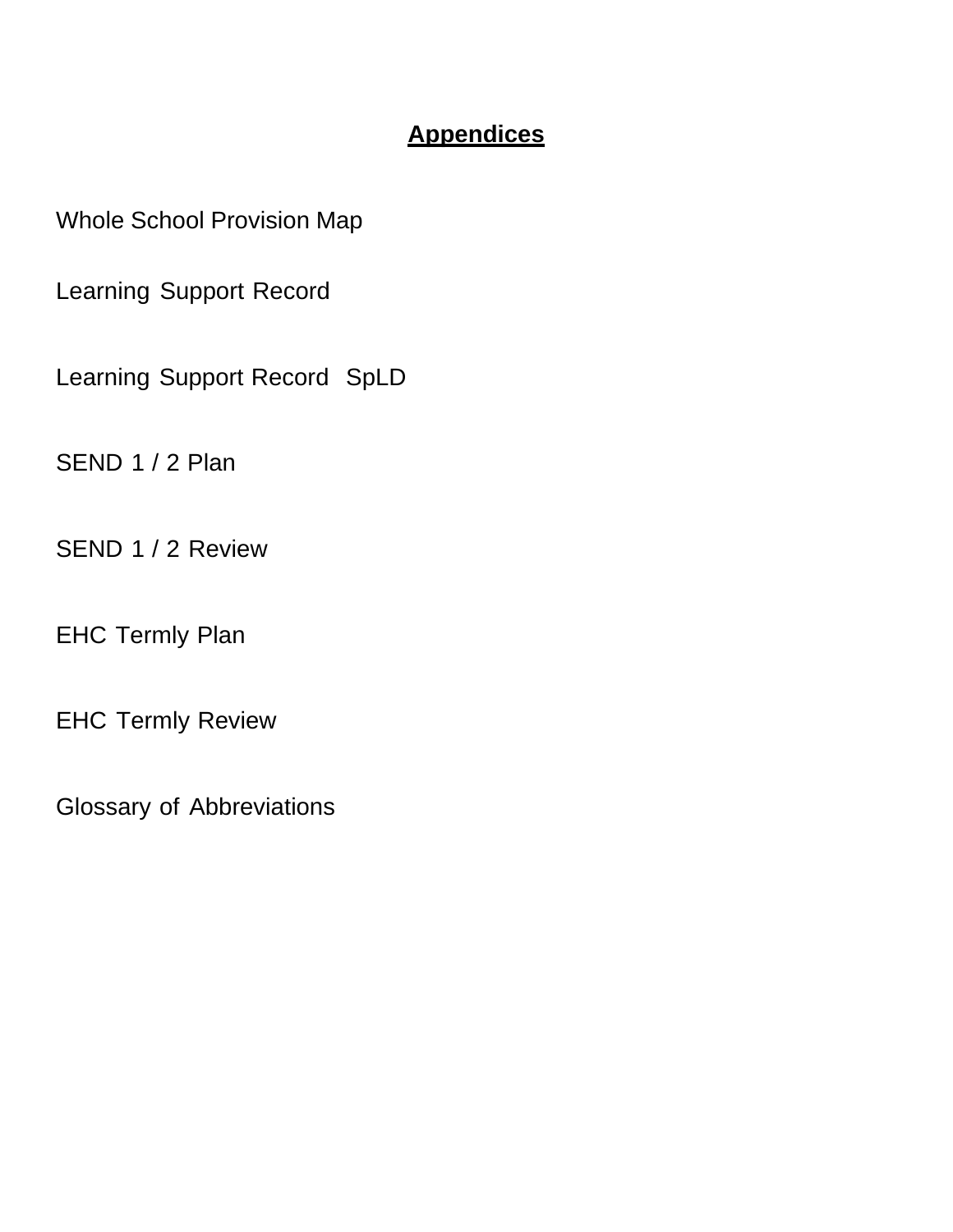### DUNTON AND WRESTLINGWORTH CofE VC LOWER SCHOOLS FEDERATION **Whole School Provision Map**

| Area                                 | <b>QFT</b>                                                                                                                                                                                                                                                                                                                                                                                                                                                                                                                                                                                                        |                                                                                                                                                                                                                                                                                                                                              | Stage 1                                                                                                                                                                                                                                                             | <b>Stage 2</b>                                                                                                                                                                                                                                                                                                                                    |
|--------------------------------------|-------------------------------------------------------------------------------------------------------------------------------------------------------------------------------------------------------------------------------------------------------------------------------------------------------------------------------------------------------------------------------------------------------------------------------------------------------------------------------------------------------------------------------------------------------------------------------------------------------------------|----------------------------------------------------------------------------------------------------------------------------------------------------------------------------------------------------------------------------------------------------------------------------------------------------------------------------------------------|---------------------------------------------------------------------------------------------------------------------------------------------------------------------------------------------------------------------------------------------------------------------|---------------------------------------------------------------------------------------------------------------------------------------------------------------------------------------------------------------------------------------------------------------------------------------------------------------------------------------------------|
| of<br><b>Need</b>                    |                                                                                                                                                                                                                                                                                                                                                                                                                                                                                                                                                                                                                   | Available to all pupils, as appropriate, and includes differentiation and reasonable adjustments                                                                                                                                                                                                                                             | Available to pupils requiring support that is<br>'additional to or different from'                                                                                                                                                                                  | Available to pupils requiring more specialist<br>support, potentially from external professionals                                                                                                                                                                                                                                                 |
|                                      | <b>No Plan</b>                                                                                                                                                                                                                                                                                                                                                                                                                                                                                                                                                                                                    | <b>Learning Support Record (LSR)</b>                                                                                                                                                                                                                                                                                                         | <b>SEND1 Support Plan</b>                                                                                                                                                                                                                                           | <b>SEND2 Support Plan</b>                                                                                                                                                                                                                                                                                                                         |
| Cognition &<br>Learning              | Differentiated curriculum planning,<br>activities, delivery and outcome.<br>Visual aids / modelling, etc.<br>Class visual timetables / schedule.<br>Use of writing frames.<br>Illustrated dictionaries.<br>Access to a ICT equipement.<br>In class support from a teacher / LSA.<br>Focused group work with teacher / LSA.<br>Individual reading with a teacher / LSA.<br>Phonics programme.<br>Learning partners.                                                                                                                                                                                                | <b>Needs indicated on a LSR.</b><br>Additional in class support from teacher<br>/LSA.<br>Additional individual reading.<br>High frequency word games.<br>Jigsaw sentences.<br>Computer programs to support learning.<br>Extra input for e.g. phonics, times tables,<br>etc.<br>Use of recordable devices.<br>Use of coloured overlay rulers. | Needs indicated on a SEND1 Plan.<br>Precision Teaching.<br>Pre-teaching and over-teaching.<br>Targeted in-class support from teacher /<br>LSA.<br>Bug Club - Rapid Phonics.<br>CBC Local Offer - relevant to all Stage 1<br>and Stage 2 areas of SEND.              | <b>Needs identified on a SEND2 Plan.</b><br>Pupils with an EHCP will be on a<br><b>SEND2 Plan.</b><br>Referrals to outside agency professionals<br>e.g. CDC, SALT, EP, etc.<br>Access to specific resources and advisory<br>teachers.<br>1:1 LSA support, as required.<br>CBC Local Offer - relevant to all Stage 1<br>and Stage 2 areas of SEND. |
| Communication<br>& Interaction       | Differentiated curriculum planning,<br>In class support from teacher / LSA with a<br>focus on supporting speech /language.<br>activities, delivery and outcome.<br>Individualised list of events/ tasks for the<br>Visual aids / props, etc.<br>Structured school and class routines.<br>day.<br>Modelling / scaffolding.<br>Use of symbols.<br>Help with organisation e.g. reminders<br>Simplified language/signing.<br>Visual timetable.<br>, checklist on whiteboard.<br>Resources to suit the needs of the child<br>Talk partners.<br>Role play opportunities.<br>i.e. auditory, visual.<br>'I Can' resources |                                                                                                                                                                                                                                                                                                                                              | ELKLAN 'Language Builders' intervention.<br>Social interaction groups.<br>WellComm assessment and activities.<br>NHS SALT website activities for<br>identified areas of need.<br>Home Language Assessment.                                                          | Referral / advice from CDC for SCD.<br>Input from SALT with targeted support.<br>Access to special advisory teachers.<br>Makaton.<br>Objects of Reference.<br>PECS.<br>Individual visual organiser.<br><b>TEACCH Workstation.</b>                                                                                                                 |
| Social, Emotional<br>& Mental Health | Whole school behaviour policy<br>Whole school expectations<br>Achievement rewards<br>Values nominations<br>Circle time<br>PSHE curriculum activities and resources<br>Restorative justice / emotional coaching<br>approach.<br>Circle Time.                                                                                                                                                                                                                                                                                                                                                                       | Small group discussion time<br>Group reward system<br>Support for unstructured activities<br>Regular 'touch base' conversation<br>TA support in class for emotions<br>time out if needed                                                                                                                                                     | Support with unstructured times.<br>Pastoral support:<br>Drawing and Talking therapy<br>Social skills<br>$\blacksquare$<br>Self esteem<br>Anger management<br>Individual targets / reward.<br>Home/school communication book.<br>Social stories.<br>SDQ assessment. | Targeted 1:1 LSA support.<br><b>CAMHs or CHUMs input.</b><br>Support from EP.<br>EWO input.<br>EHA.                                                                                                                                                                                                                                               |
| Sensory &<br>Physical                | Flexible teaching arrangements.<br>Medical support.<br>Brain Gym exercises.<br>Uses of pencil grips.<br>Modified / scaffolded worksheets.<br>Accessible school / outside areas.                                                                                                                                                                                                                                                                                                                                                                                                                                   | Additional motor skills practice e.g.<br>Dough Disco.<br>Access to equipment, e.g. writing slopes,<br>fidget toys, carpet spot, etc.                                                                                                                                                                                                         | Staff aware of impairments.<br>ActEi programme for small group or<br>individuals.<br>Sensory Circuits.<br>Physio / OT general advice on website.<br><b>Sensory Checklist</b>                                                                                        | <b>Sensory Circuits.</b><br>Individual support in-class and for PE.<br>Physiotherapy programme and input.<br>OT programme and input.<br>Support from HI / VI / ASD Teams.<br>Access to specific ICT equipment.                                                                                                                                    |

Pupils will have access to all appropriate provision that falls within any stages that precede the stage of their own identified need. For example: A pupil with needs at Stage1, will also have access to provision within QFT. A pupil at Stage 2, will also have access to provision within Stage 1 and QFT.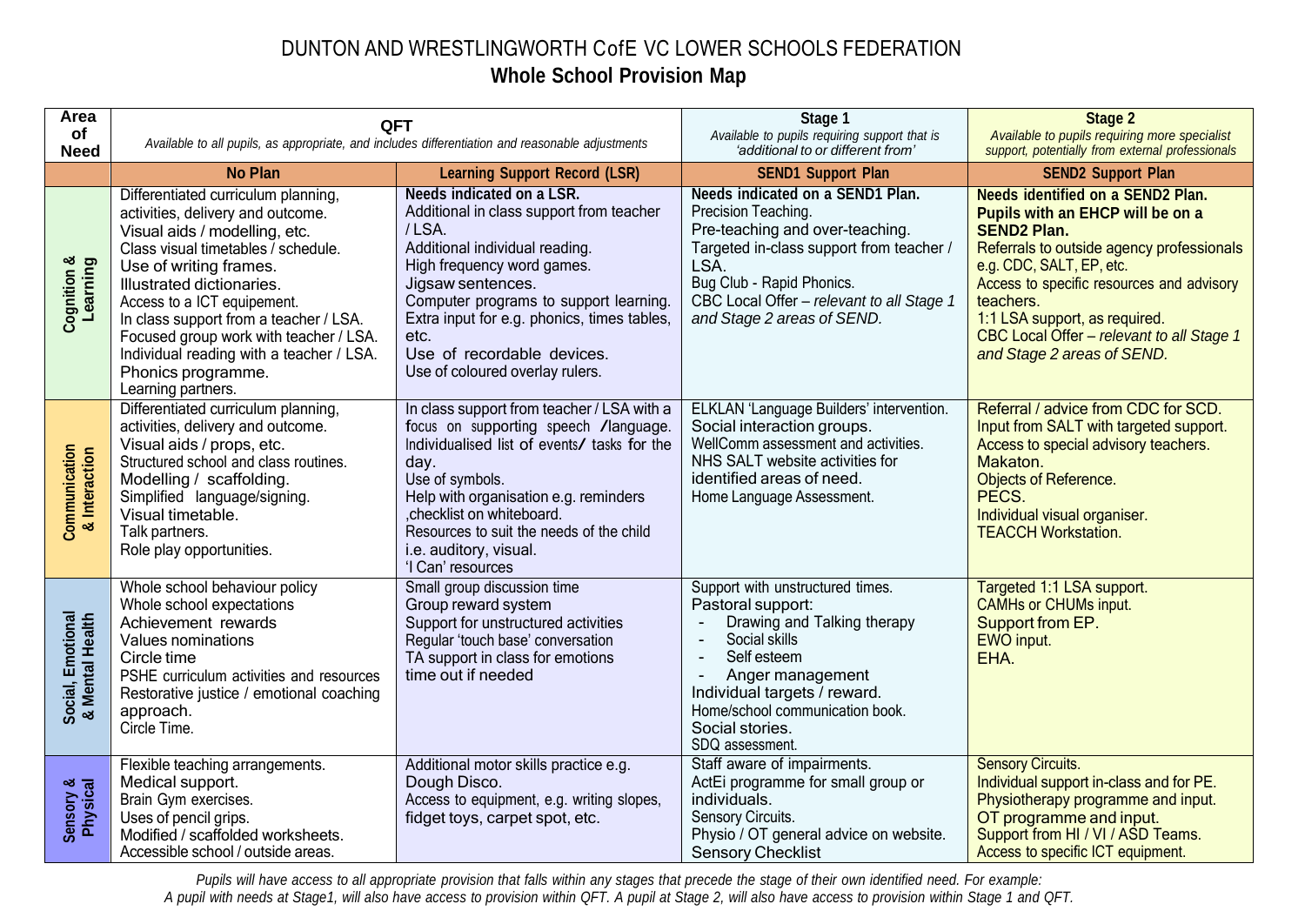## DUNTON AND WRESTLINGWORTH CofE VC LOWER SCHOOLS FEDERATION

## **Learning Support Record (LSR)**

| <b>LSR Number:</b> | Name: | Teacher | Start date of LSR:         |
|--------------------|-------|---------|----------------------------|
|                    | DoB:  | Class:: | <b>Review date of LSR:</b> |

| Area of<br><b>Need</b>               | QFT<br>Available to all pupils, as appropriate, and includes differentiation and reasonable adjustments                                                                                                                                                                                                                                                                                                                                                                                                                                                                                                        |                                                                                                                                                                                                                                                                                                                                  | Stage 1<br>Available to pupils requiring support that is                                                                                                                                                                                                              | Stage 2<br>Available to pupils requiring more specialist                                                                                                                                                                                                                                                                                                             |
|--------------------------------------|----------------------------------------------------------------------------------------------------------------------------------------------------------------------------------------------------------------------------------------------------------------------------------------------------------------------------------------------------------------------------------------------------------------------------------------------------------------------------------------------------------------------------------------------------------------------------------------------------------------|----------------------------------------------------------------------------------------------------------------------------------------------------------------------------------------------------------------------------------------------------------------------------------------------------------------------------------|-----------------------------------------------------------------------------------------------------------------------------------------------------------------------------------------------------------------------------------------------------------------------|----------------------------------------------------------------------------------------------------------------------------------------------------------------------------------------------------------------------------------------------------------------------------------------------------------------------------------------------------------------------|
|                                      | <b>No Plan</b>                                                                                                                                                                                                                                                                                                                                                                                                                                                                                                                                                                                                 | <b>Learning Support Record (LSR)</b>                                                                                                                                                                                                                                                                                             | 'additional to or different from'<br><b>SEND1 Support Plan</b>                                                                                                                                                                                                        | support, potentially from external professionals                                                                                                                                                                                                                                                                                                                     |
| Cognition &<br>Learning              | Differentiated curriculum planning, activities,<br>delivery and outcome.<br>Visual aids / modelling, etc.<br>Class visual timetables / schedule.<br>Use of writing frames.<br>Illustrated dictionaries.<br>Access to a ICT equipment.<br>In class support from a teacher / LSA.<br>Focused group work with teacher / LSA.<br>Individual reading with a teacher / LSA.<br>Phonics programme.<br>Learning partners.                                                                                                                                                                                              | Needs indicated on a LSR.<br>Additional in class support from teacher / LSA.<br>Additional individual reading.<br>High frequency word games.<br>Jigsaw sentences.<br>Computer programs to support learning.<br>Extra input for e.g. phonics, times tables, etc.<br>Use of recordable devices.<br>Use of coloured overlay rulers. | Needs indicated on a SEND1 Plan.<br>Precision Teaching.<br>Pre-teaching and over-teaching.<br>Targeted in-class support from teacher / LSA.<br>Bug Club - Rapid Phonics.<br>CBC Local Offer - relevant to all Stage 1 and<br>Stage 2 areas of SEND.                   | <b>SEND2 Support Plan</b><br><b>Needs identified on a SEND2 Plan.</b><br>Pupils with an EHCP will be on a SEND2 Plan.<br>Referrals to outside agency professionals e.g.<br>CDC, SALT, EP, etc.<br>Access to specific resources and advisory<br>teachers.<br>1:1 LSA support, as required.<br>CBC Local Offer - relevant to all Stage 1 and<br>Stage 2 areas of SEND. |
| Communication<br>& Interaction       | Differentiated curriculum planning, activities,<br>In class support from teacher / LSA with a focus<br>delivery and outcome.<br>on supporting speech /language.<br>Visual aids / props, etc.<br>Individualised list of events/ tasks for the day.<br>Structured school and class routines.<br>Use of symbols.<br>Modelling / scaffolding.<br>Help with organisation e.g. reminders , checklist<br>Simplified language/signing.<br>on whiteboard.<br>Visual timetable.<br>Resources to suit the needs of the child i.e.<br>Talk partners.<br>auditory, visual.<br>Role play opportunities.<br>'I Can' resources |                                                                                                                                                                                                                                                                                                                                  | ELKLAN 'Language Builders' intervention.<br>Social interaction groups.<br>WellComm assessment and activities.<br>NHS SALT website activities for identified areas<br>of need.<br>Home Language Assessment.                                                            | Referral / advice from CDC for SCD.<br>Input from SALT with targeted support.<br>Access to special advisory teachers.<br>Makaton.<br>Objects of Reference.<br>PECS.<br>Individual visual organiser.<br><b>TEACCH Workstation.</b>                                                                                                                                    |
| Social, Emotional<br>& Mental Health | Whole school behaviour policy<br>Small group discussion time<br>Whole school expectations<br>Group reward system<br>Achievement rewards<br>Support for unstructured activities<br>Values nominations<br>Regular 'touch base' conversation<br>Circle time<br>TA support in class for emotions<br>PSHE curriculum activities and resources<br>time out if needed<br>Restorative justice / emotional coaching<br>approach.<br>Circle Time.                                                                                                                                                                        |                                                                                                                                                                                                                                                                                                                                  | Support with unstructured times.<br>Pastoral support:<br>Drawing and Talking therapy<br>Social skills<br>$\sim$<br>Self esteem<br>$\sim$<br>Anger management<br>Individual targets / reward.<br>Home/school communication book.<br>Social stories.<br>SDQ assessment. | Targeted 1:1 LSA support.<br><b>CAMHs or CHUMs input.</b><br>Support from EP.<br>EWO input.<br>EHA.                                                                                                                                                                                                                                                                  |
| Sensory &<br>Physical                | Flexible teaching arrangements.<br>Medical support.<br>Brain Gym exercises.<br>Uses of pencil grips.<br>Modified / scaffolded worksheets.<br>Accessible school / outside areas.                                                                                                                                                                                                                                                                                                                                                                                                                                | Additional motor skills practise e.g. Dough<br>Disco.<br>Access to equipment, e.g. writing slopes, fidget<br>toys, carpet spot, etc.                                                                                                                                                                                             | Staff aware of impairments.<br>ActEi programme for small group or<br>individuals.<br>Sensory Circuits.<br>Physio / OT general advice on website.<br>Sensory Checklist                                                                                                 | <b>Sensory Circuits.</b><br>Individual support in-class and for PE<br>Physiotherapy programme and input.<br>OT programme and input.<br>Support from HI / VI / ASD Teams.<br>Access to specific ICT equipment.                                                                                                                                                        |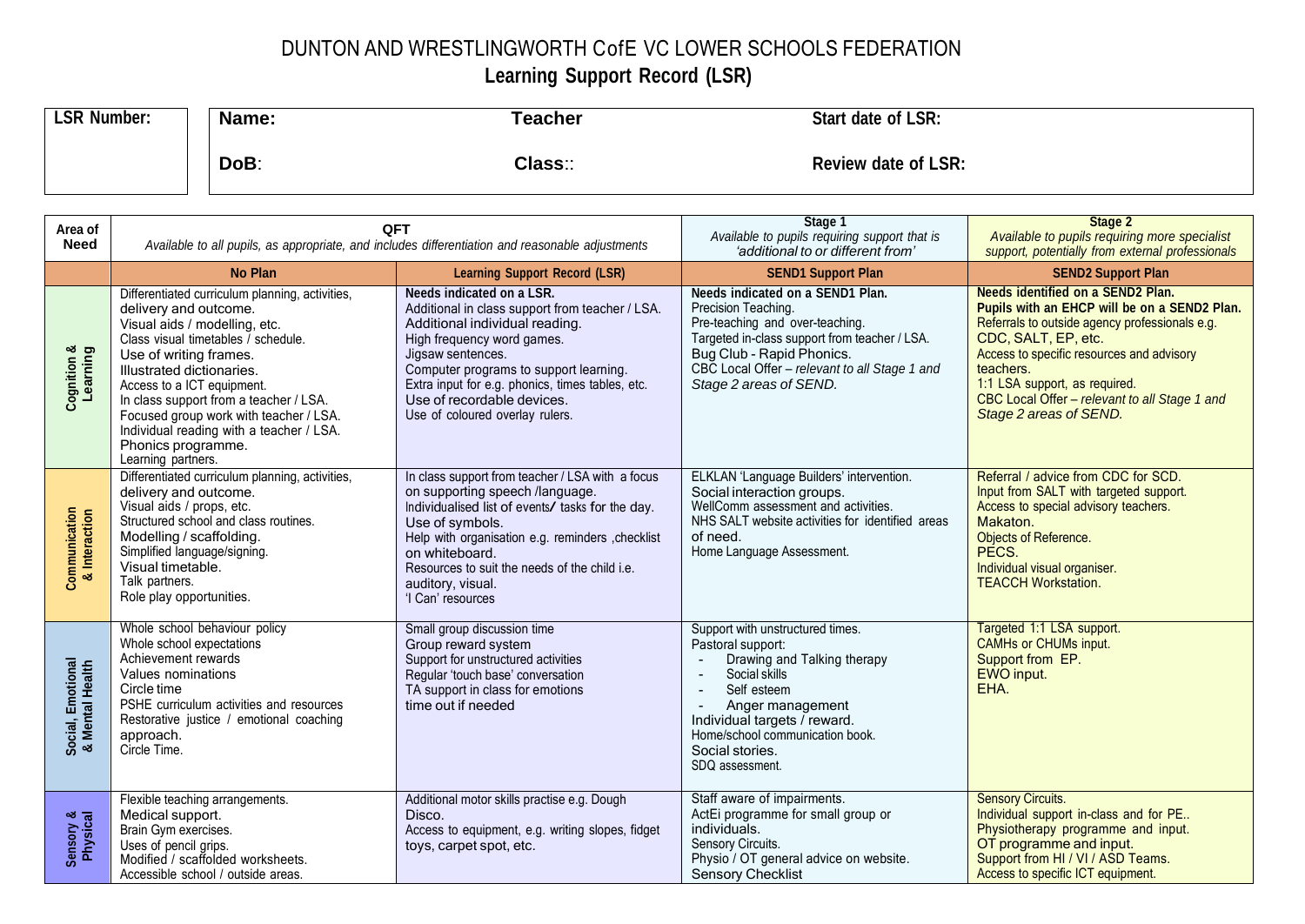## *SpLD Learning Support Record*

| Name:                                                                                                                                                                                                                                                                                                                                                                                                                                                                                                                                                                                                                                                                                                                                                                                                    | Class:                                                                                                                                                                                                                                                                                                                                                                                                                                                                                                                                                                                                                                                                                                                                                                                                                                                                                         | Date:                                                                                                                                                                                                                                                                                                                                                                                                                                                                                                                                                                                                                                                                                                                                                                                                                                                 |  |  |
|----------------------------------------------------------------------------------------------------------------------------------------------------------------------------------------------------------------------------------------------------------------------------------------------------------------------------------------------------------------------------------------------------------------------------------------------------------------------------------------------------------------------------------------------------------------------------------------------------------------------------------------------------------------------------------------------------------------------------------------------------------------------------------------------------------|------------------------------------------------------------------------------------------------------------------------------------------------------------------------------------------------------------------------------------------------------------------------------------------------------------------------------------------------------------------------------------------------------------------------------------------------------------------------------------------------------------------------------------------------------------------------------------------------------------------------------------------------------------------------------------------------------------------------------------------------------------------------------------------------------------------------------------------------------------------------------------------------|-------------------------------------------------------------------------------------------------------------------------------------------------------------------------------------------------------------------------------------------------------------------------------------------------------------------------------------------------------------------------------------------------------------------------------------------------------------------------------------------------------------------------------------------------------------------------------------------------------------------------------------------------------------------------------------------------------------------------------------------------------------------------------------------------------------------------------------------------------|--|--|
| SpLD friendly classroom<br>environment                                                                                                                                                                                                                                                                                                                                                                                                                                                                                                                                                                                                                                                                                                                                                                   | Planned support in class                                                                                                                                                                                                                                                                                                                                                                                                                                                                                                                                                                                                                                                                                                                                                                                                                                                                       | Specific small group or 1:1<br>support                                                                                                                                                                                                                                                                                                                                                                                                                                                                                                                                                                                                                                                                                                                                                                                                                |  |  |
| Listening to pupil<br>feedback<br>about their own learning<br>Cream/similar coloured background for<br><b>IWB</b><br>Visual timetable displayed in class<br>$\bullet$<br>Clear structured instructions given<br>High frequency word walls<br>displayed / accessible<br>Topic word walls or table<br>mats.<br>Lists and visual prompts displayed in<br>the room for writing:<br>date/alphabet/commonlyreversed<br>letters/number squares/mathematical<br>language and symbols.<br>Opportunity to rehearse 'talk' with<br>adult or partner.<br>Awareness of self esteem / group the<br>child is sitting with.<br>Flexible groupings.<br>Writing and talking buddies.<br>Child to put green line under words they<br>are unsure of spelling.<br>Personal targets incorporated in to<br>learning objectives. | Ongoing assessment to identify effective<br>support<br>Multi-sensory learning.<br>'Chunking instruction' - not too much<br>information at once.<br>Post it notes/small white board for instructions or<br>key words.<br>Position in class with good view of board<br>without having to turn.<br>Different coloured paper for worksheets.<br>Individual place mats/bookmarks for<br>keywords/information.<br>Whole class system to indicate when help is<br>needed. Eg a traffic light system out on the<br>desks.<br>Regular group support to aid<br>planning/writing/spelling<br>/comprehension.<br>Regular group support in maths for problem<br>solving/basic skills over teaching.<br>Support for focusing attention and listening skills.<br>Visual or practical equipment for learning<br>maths concepts.<br>New<br>Use of jottings for mental maths.<br>Additional time to finish work. | Individual Learning Plan written with the<br>pupil and parents.<br>Coloured reading ruler. (red or blue<br>preference)<br>Pencil grip or different pen.<br>Mind maps, story board and story planners<br>Mnemonic stories to remember specific<br>words/right from left etc.<br>Pre teaching of specific text / vocabulary<br>either in group or to have opportunity to<br>take home.<br>1:1 reading practise<br>Paired reading at school and at home.<br>Use of computer programmes for individual<br>learning.<br>Differentiated spellings to ensure clear<br>understanding of spelling patterns.<br>Specific group support for English or maths.<br>Check list to help organisation of equipment.<br>Close partnership with parents to ensure<br>self esteem does not become an issue.<br>Child to be encouraged to identify own<br>learning style. |  |  |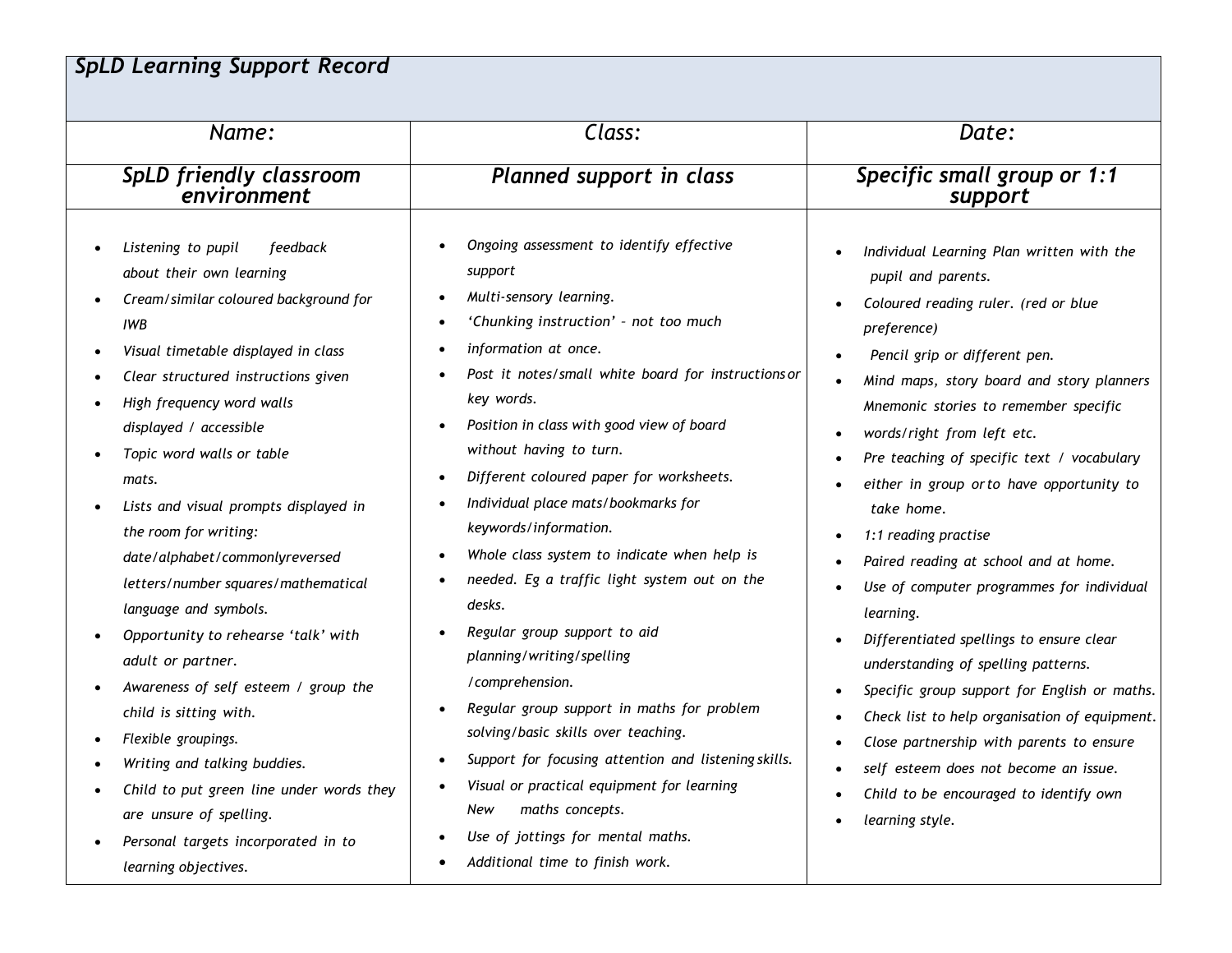| SEND <sub>1</sub><br>Learning<br>Plan<br>Number/ | Name:<br>Teacher:<br>Class:                        | <b>DoB:</b> | Date of Learning Plan:<br>Review date:                                       | <b>SEND1</b> |
|--------------------------------------------------|----------------------------------------------------|-------------|------------------------------------------------------------------------------|--------------|
|                                                  | Additional Information: (e.g. Medical Advice etc.) |             | Profile: (Strengths, interests, learning preferences, areas of concern etc.) |              |

| Priority Area          | Target/s                       | Action/Strategies/Resources/ Support  | When/Where/Whom/ | Success Criteria                      |
|------------------------|--------------------------------|---------------------------------------|------------------|---------------------------------------|
| What I need help with? | What will I be able to do that | How will I be helped?                 | How often        | What will my teachers be looking for? |
| What do I want to get  | I can't do now?                | How do I like to be helped/supported? |                  | What will I have achieved?            |
| better at?             | What will I achieve?           |                                       |                  | What can I do now?                    |
|                        |                                |                                       |                  |                                       |
|                        |                                |                                       |                  |                                       |
|                        |                                |                                       |                  |                                       |
|                        |                                |                                       |                  |                                       |
|                        |                                |                                       |                  |                                       |
| 2                      |                                |                                       |                  |                                       |
|                        |                                |                                       |                  |                                       |
|                        |                                |                                       |                  |                                       |
|                        |                                |                                       |                  |                                       |
|                        |                                |                                       |                  |                                       |
| 3                      |                                |                                       |                  |                                       |
|                        |                                |                                       |                  |                                       |
|                        |                                |                                       |                  |                                       |
|                        |                                |                                       |                  |                                       |
|                        |                                |                                       |                  |                                       |
|                        |                                |                                       |                  |                                       |

| Pupil/Student Involvement<br>How will I help myself? |       | Parent/Carer Involvement<br>How will I help my child? |       |
|------------------------------------------------------|-------|-------------------------------------------------------|-------|
| Signed by Child:                                     | Date: | Signed by Parent/Carer:                               | Date: |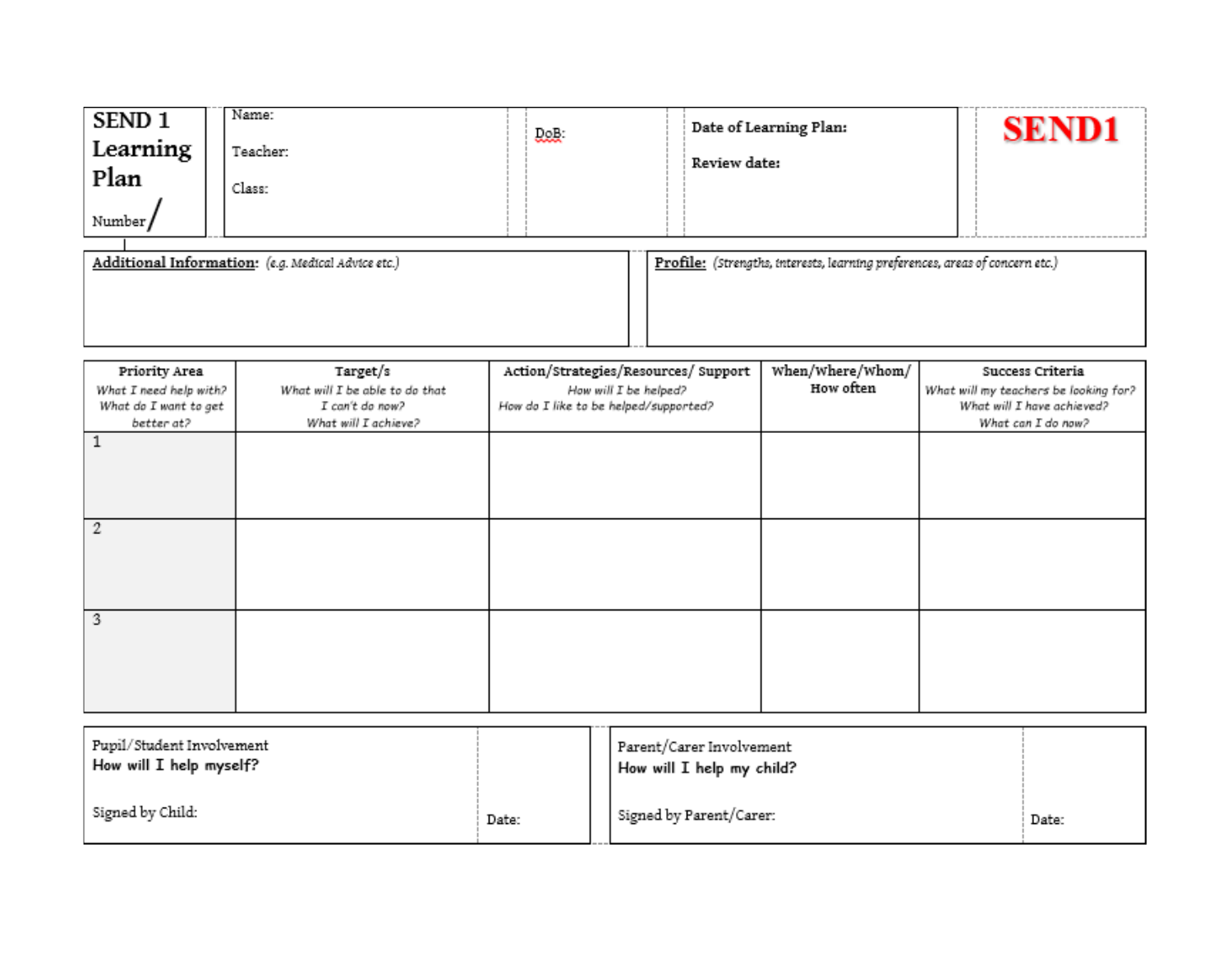| REVIEW of     | Name:                        | Date of Review: |
|---------------|------------------------------|-----------------|
| Learning Plan | Those taking part in Review: |                 |
| Number:       |                              |                 |
|               |                              |                 |

| What has been successful? Why?<br>(Strategies, grouping, seating, teaching styles etc.) | What has not been successful? Why?<br>(Strategies/teaching style/ etc.) | Child<br>I can now                                          |
|-----------------------------------------------------------------------------------------|-------------------------------------------------------------------------|-------------------------------------------------------------|
| 1.                                                                                      |                                                                         | What things have I done that has helped me?                 |
|                                                                                         |                                                                         | What has helped me to improve?                              |
| 2.                                                                                      |                                                                         | Parent/ Carers:<br>What do my parents/carers think about my |
| 3.                                                                                      |                                                                         | success?                                                    |
|                                                                                         |                                                                         |                                                             |

| Signed by Teacher:                    | Signed by Parent/Carer: | <b>Signed by Child/Student:</b> |                                       |
|---------------------------------------|-------------------------|---------------------------------|---------------------------------------|
| Next Steps/ Decisions made in Review: |                         |                                 | Next steps:<br><b>New SEND1 Cycle</b> |
| Other achievements:                   |                         |                                 | <b>SEND Support</b>                   |
|                                       |                         |                                 |                                       |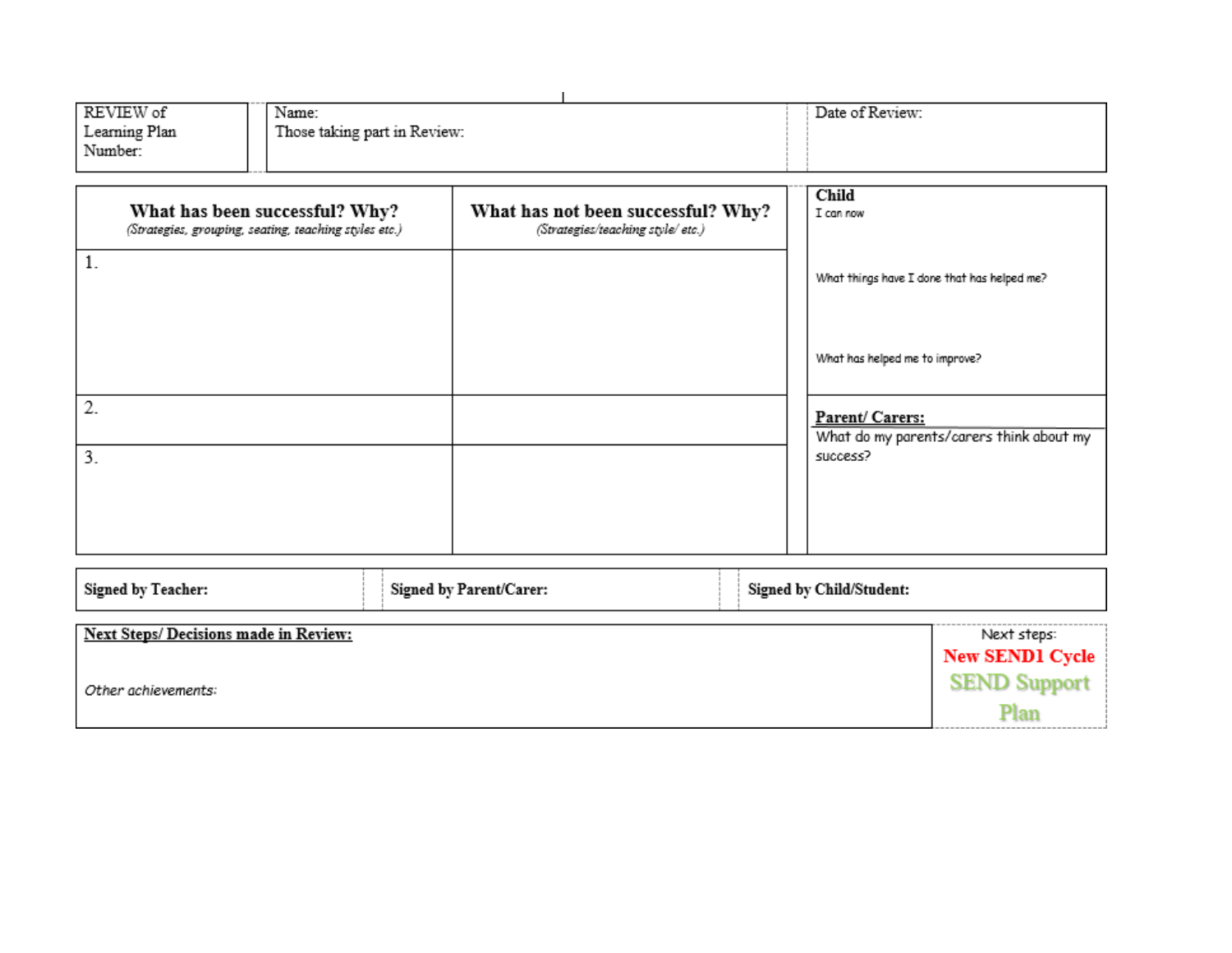| <b>EHC Termly</b><br>Plan Number | Name:<br>Teacher:<br>Class:                        | <b>DoB:</b> | Date of EHC Termly Plan:<br>Review date:                                     | <b>Termly Plan</b> |
|----------------------------------|----------------------------------------------------|-------------|------------------------------------------------------------------------------|--------------------|
|                                  | Additional Information: (e.g. Medical Advice etc.) |             | Profile: (Strengths, interests, learning preferences, areas of concern etc.) |                    |

| Priority Area                              | Target/s                       | Action/Strategies/Resources/          |           | Success Criteria                      |
|--------------------------------------------|--------------------------------|---------------------------------------|-----------|---------------------------------------|
| What I need help with?                     | What will I be able to do that | Support                               | whom/     | What will my teachers be looking for? |
| What do I want to get better at?           | I can't do now?                | How will I be helped?                 | How often | What will I have achieved?            |
|                                            | What will I achieve?           | How do I like to be helped/supported? |           | What can I do now?                    |
| External Advice                            |                                |                                       |           |                                       |
| used to formulate<br>Plan.                 |                                |                                       |           |                                       |
|                                            |                                |                                       |           |                                       |
| Date of Advice:                            |                                |                                       |           |                                       |
|                                            |                                |                                       |           |                                       |
| 2<br>External Advice<br>used to formulate  |                                |                                       |           |                                       |
| Plan:                                      |                                |                                       |           |                                       |
|                                            |                                |                                       |           |                                       |
| Date of Advice:                            |                                |                                       |           |                                       |
|                                            |                                |                                       |           |                                       |
| 3<br>External Advice<br>used to formulate  |                                |                                       |           |                                       |
| Plan:                                      |                                |                                       |           |                                       |
|                                            |                                |                                       |           |                                       |
|                                            |                                |                                       |           |                                       |
| Date of Advice:                            |                                |                                       |           |                                       |
|                                            |                                |                                       |           |                                       |
| the state of the state of the state of the |                                |                                       |           |                                       |

| Pupil/Student Involvement<br>How will I help myself? |       | Parent/Carer Involvement<br>How will I help my child? |       |
|------------------------------------------------------|-------|-------------------------------------------------------|-------|
| Signed by Child:                                     | Date: | Signed by Parent/Carer:                               | Date: |

 $\overline{\underline{\mathbf{r}}}$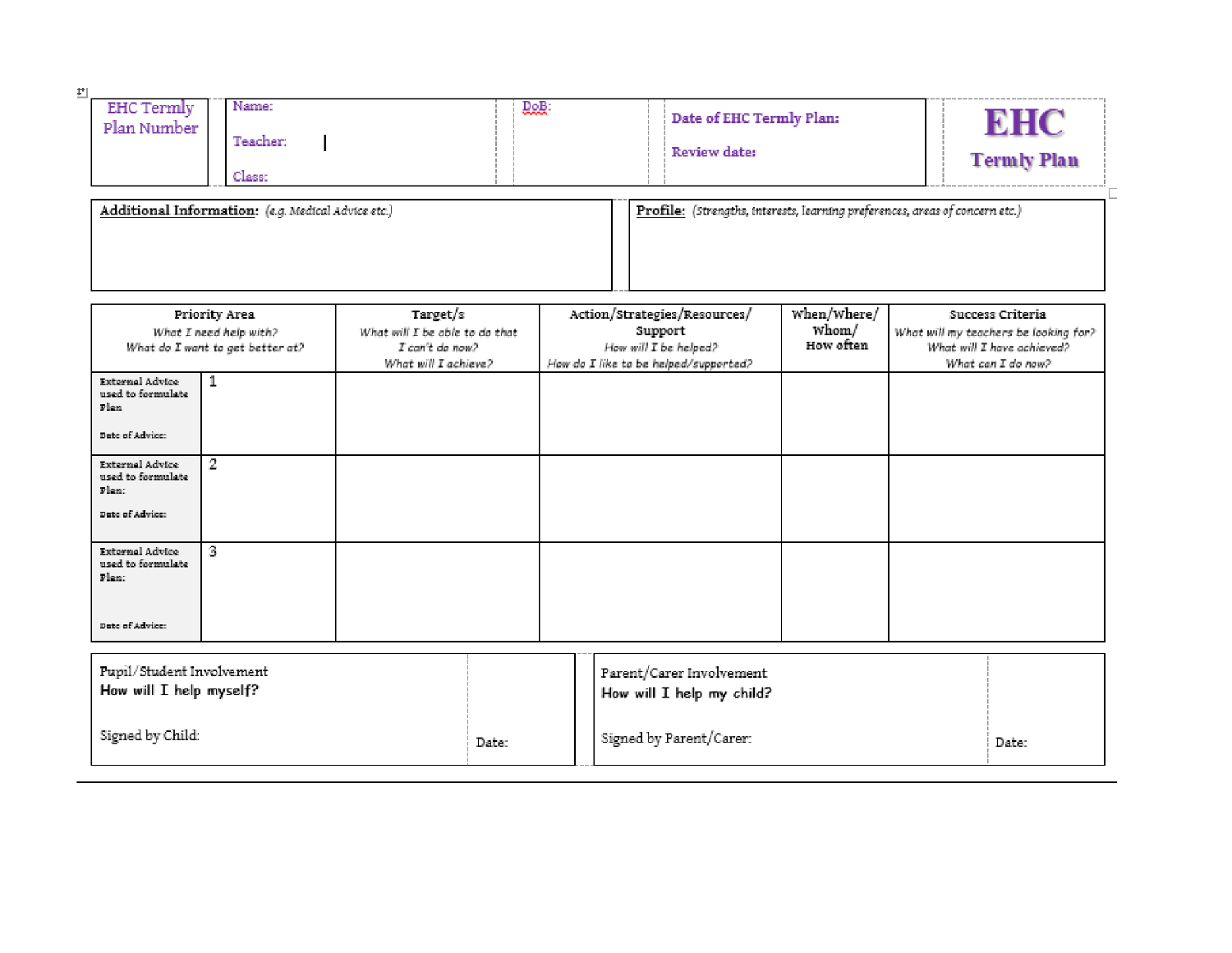| REVIEW of<br><b>EHC Termly Plan</b><br>Number: | Name:<br>Those taking part in Review: | Date of Review: |
|------------------------------------------------|---------------------------------------|-----------------|
|                                                |                                       |                 |

|              | What has been successful? Why?<br>(Strategies, grouping, seating, teaching styles etc.) | What has not been successful? Why?<br>(Strategies/teaching style/ etc.) | <b>Child</b><br>I can now                                         |
|--------------|-----------------------------------------------------------------------------------------|-------------------------------------------------------------------------|-------------------------------------------------------------------|
| 1.           |                                                                                         |                                                                         | What things have I done that has helped me?                       |
|              |                                                                                         |                                                                         | What has helped me to improve?                                    |
| $\mathbf{2}$ |                                                                                         |                                                                         | <b>Parent/Carers:</b><br>What do my parents/carers think about my |
| 3.           |                                                                                         |                                                                         | SUCCESS?                                                          |
|              |                                                                                         |                                                                         |                                                                   |

| <b>Signed by Teacher:</b>                   | Signed by Parent/Carer: | <b>Signed by Child/Student:</b> |  |
|---------------------------------------------|-------------------------|---------------------------------|--|
| <b>Next Steps/Decisions made in Review:</b> |                         |                                 |  |
| Other achievements:                         |                         |                                 |  |
|                                             |                         |                                 |  |